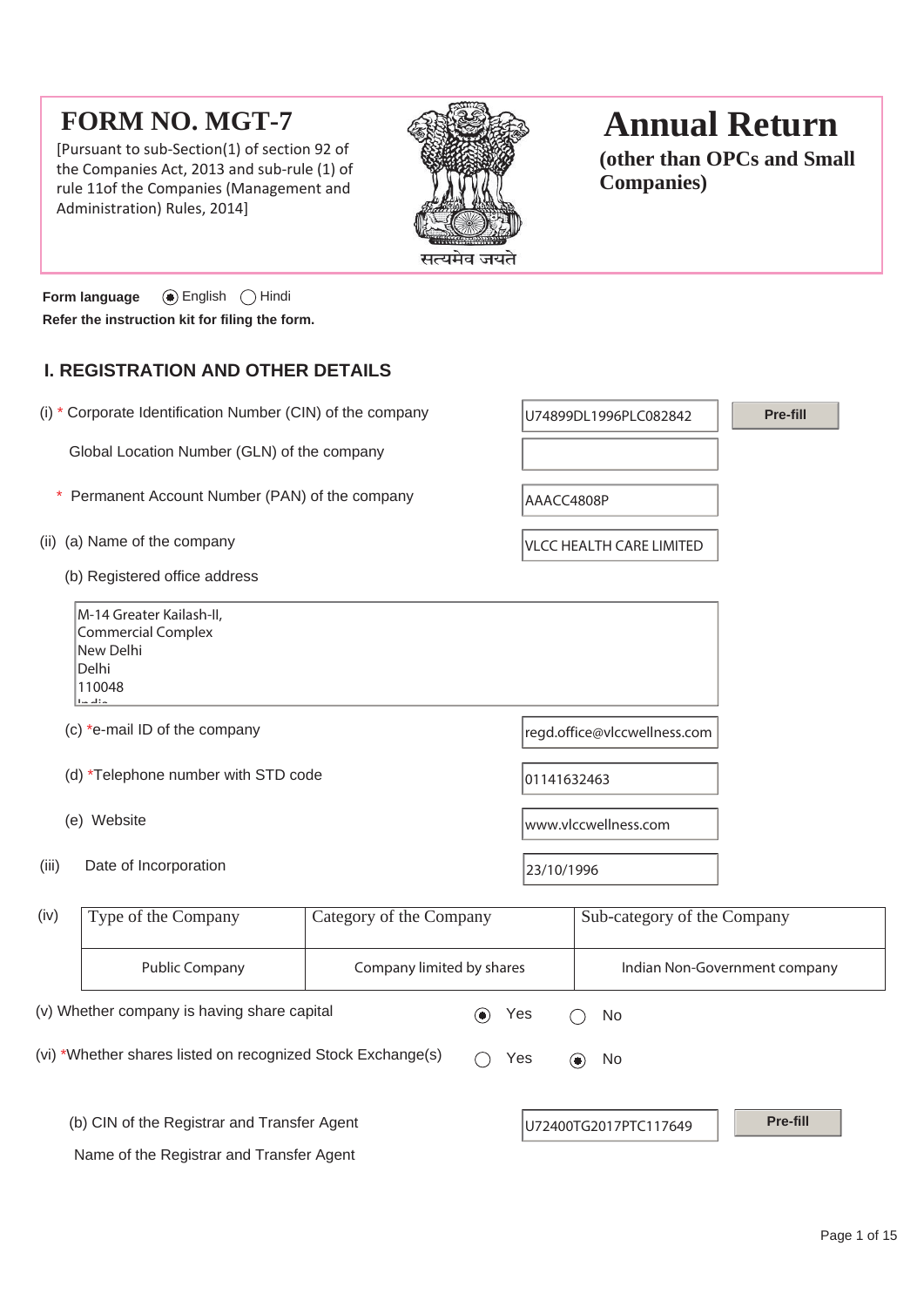|                                                         | IKFIN TECHNOLOGIES PRIVATE LIMITED                                                       |                                 |            |              |  |  |  |  |
|---------------------------------------------------------|------------------------------------------------------------------------------------------|---------------------------------|------------|--------------|--|--|--|--|
|                                                         | Registered office address of the Registrar and Transfer Agents                           |                                 |            |              |  |  |  |  |
|                                                         | Selenium, Tower B, Plot No-31 & 32,<br>Financial District, Nanakramguda, Serilingampally |                                 |            |              |  |  |  |  |
| (vii) *Financial year From date  01/04/2020             |                                                                                          | (DD/MM/YYYY)<br>To date         | 31/03/2021 | (DD/MM/YYYY) |  |  |  |  |
| (viii) *Whether Annual general meeting (AGM) held       |                                                                                          | Yes<br>$\left( \bullet \right)$ | No         |              |  |  |  |  |
| (a) If yes, date of AGM                                 | 06/09/2021                                                                               |                                 |            |              |  |  |  |  |
| (b) Due date of AGM                                     | 30/09/2021                                                                               |                                 |            |              |  |  |  |  |
| (c) Whether any extension for AGM granted               |                                                                                          |                                 |            |              |  |  |  |  |
| <b>II. PRINCIPAL BUSINESS ACTIVITIES OF THE COMPANY</b> |                                                                                          |                                 |            |              |  |  |  |  |

\*Number of business activities  $\vert_2$ 

| S.No | <b>Main</b><br>Activity<br> group code | Description of Main Activity group Business | Activity<br>lCode | Description of Business Activity                      | % of turnover<br>of the<br>company |
|------|----------------------------------------|---------------------------------------------|-------------------|-------------------------------------------------------|------------------------------------|
|      | ıs                                     | Personal and Household service              | IS4               | Other Personal service activities                     | 96.21                              |
|      | סו                                     | Education                                   | $\mathsf{P}2$     | Higher education, technical & vocational<br>education | 3.79                               |

# **III. PARTICULARS OF HOLDING, SUBSIDIARY AND ASSOCIATE COMPANIES (INCLUDING JOINT VENTURES)**

\*No. of Companies for which information is to be given 26 **Pre-fill All** 

| S.No          | Name of the company                              | CIN/FCRN              | Holding/ Subsidiary/Associate/<br>Joint Venture | % of shares held |
|---------------|--------------------------------------------------|-----------------------|-------------------------------------------------|------------------|
|               | VLCC PERSONAL CARE LIMITEI U52212DL2000PLC107566 |                       | Subsidiary                                      | 100              |
| $\mathcal{P}$ | VLCC WELLNESS RESEARCH CE U73100DL1981PTC012796  |                       | Subsidiary                                      | 100              |
| 3             | <b>VLCC ONLINE SERVICES PRIVAT</b>               | U93000HR2016PTC058548 | Subsidiary                                      | 76               |
| 4             | VANITYCUBE MOBILE SPA ANCLU74900MP2014PTC032983  |                       | Subsidiary                                      | 76               |
| 5             | <b>VLCC</b> International INC                    |                       | Subsidiary                                      | 100              |
| 6             | VLCC International L.L.C, Duba                   |                       | Subsidiary                                      | 100              |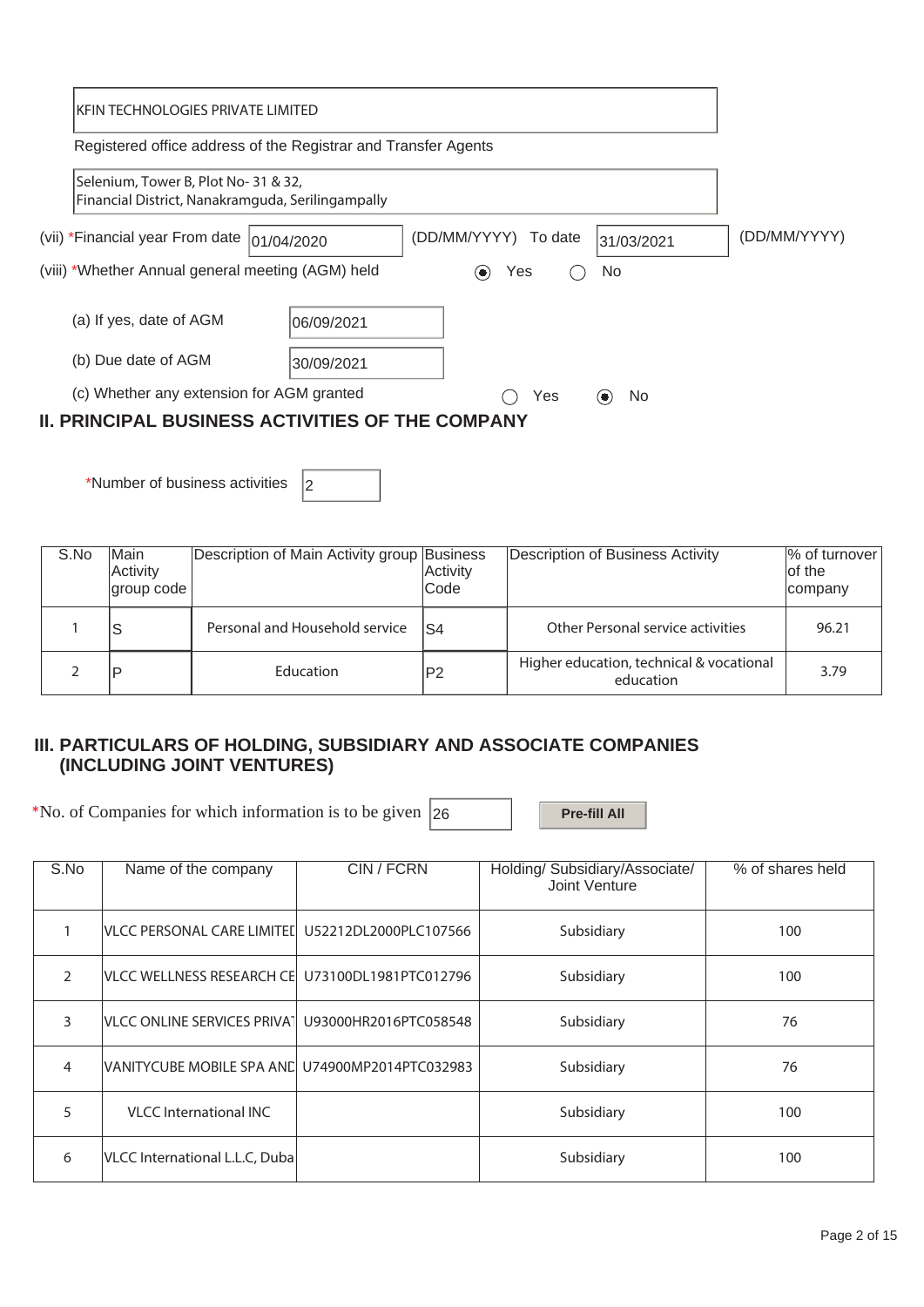| $\overline{7}$ | VLCC Middle East LLC, Dubai           | Subsidiary | 100  |
|----------------|---------------------------------------|------------|------|
| 8              | VLCC Overseas Limited, Dubai          | Subsidiary | 100  |
| 9              | VLCC Health Care (Bangladesh          | Subsidiary | 100  |
| 10             | <b>VLCC Personal Care (Banglade:</b>  | Subsidiary | 100  |
| 11             | VLCC Education Lanka (Pvt.) Lt        | Subsidiary | 100  |
| 12             | VLCC Healthcare Lanka (Pvt.) L        | Subsidiary | 100  |
| 13             | VLCC Europe Ltd.                      | Subsidiary | 100  |
| 14             | VLCC International Qatar Co. (\       | Subsidiary | 100  |
| 15             | VLCC International-Kuwait He          | Subsidiary | 100  |
| 16             | <b>VLCC</b> international Limited Lia | Subsidiary | 100  |
| 17             | VLCC Healthcare Egypt LLC             | Subsidiary | 100  |
| 18             | VLCC Wellness (East Africa) Lin       | Subsidiary | 70   |
| 19             | Wyaan International SDN BHD           | Subsidiary | 76   |
| 20             | VLCC Singapore Pte Ltd.               | Subsidiary | 100  |
| 21             | Global Vantage Innovative Grc         | Subsidiary | 85   |
| 22             | Bellewave Cosmetics Pte Limit         | Subsidiary | 85   |
| 23             | Celblos Dermal Research Centi         | Subsidiary | 85   |
| 24             | Excel Beauty Solution Sdn Bhd         | Subsidiary | 85   |
| 25             | VLCC Holding (Thailand) Co. Lt        | Subsidiary | 49.9 |
| 26             | VLCC Wellness (Thailand) Co. L        | Subsidiary | 75   |

 **IV. SHARE CAPITAL, DEBENTURES AND OTHER SECURITIES OF THE COMPANY**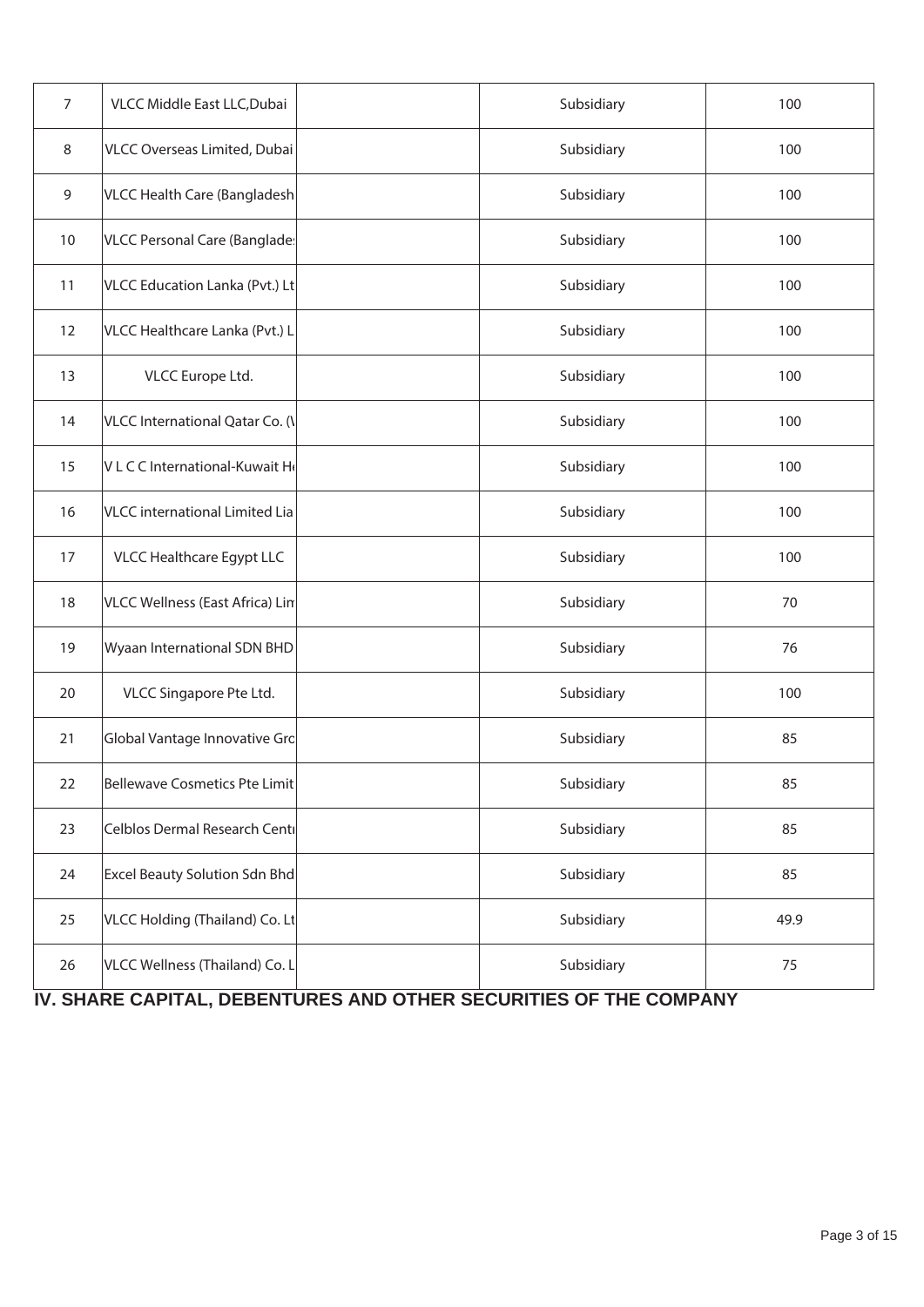# (i) \*SHARE CAPITAL

(a) Equity share capital

| <b>Particulars</b>                           | Authorised<br>capital | <i><b>Issued</b></i><br>capital | Subscribed<br>capital | Paid up capital |
|----------------------------------------------|-----------------------|---------------------------------|-----------------------|-----------------|
| Total number of equity shares                | 50,000,000            | 37,668,283                      | 37,668,283            | 37,668,283      |
| Total amount of equity shares (in<br>Rupees) | 500,000,000           | 376,682,830                     | 376,682,830           | 376,682,830     |

# Number of classes 1

| <b>Class of Shares</b>                    | Authorised<br>capital | <b>Ilssued</b><br>capital | <b>Subscribed</b><br>capital | Paid up capital |
|-------------------------------------------|-----------------------|---------------------------|------------------------------|-----------------|
| Number of equity shares                   | 50,000,000            | 37,668,283                | 37,668,283                   | 37,668,283      |
| Nominal value per share (in rupees)       | 10                    | 10                        | 10                           | 10              |
| Total amount of equity shares (in rupees) | 500,000,000           | 376,682,830               | 376,682,830                  | 376,682,830     |

### **(b) Preference share capital**

| Particulars                                                       | Authorised<br>capital | <b>Issued</b><br>capital | Subscribed<br>capital | Paid-up capital |
|-------------------------------------------------------------------|-----------------------|--------------------------|-----------------------|-----------------|
| Total number of preference shares                                 |                       |                          |                       |                 |
| Total amount of preference shares $\vert_{\Omega}$<br>(in rupees) |                       |                          |                       |                 |

Number of classes  $\vert$  0

| <b>Class of shares</b>                        | Authorised<br>capital | <b>Issued</b><br>capital | Subscribed<br>capital | Paid up capital |
|-----------------------------------------------|-----------------------|--------------------------|-----------------------|-----------------|
| Number of preference shares                   |                       |                          |                       |                 |
| Nominal value per share (in rupees)           |                       |                          |                       |                 |
| Total amount of preference shares (in rupees) |                       |                          |                       |                 |

# **(c) Unclassified share capital**

| <b>Particulars</b>                  | <b>Authorised Capital</b> |
|-------------------------------------|---------------------------|
| Total amount of unclassified shares |                           |

# **(d) Break-up of paid-up share capital**

| <b>Class of shares</b>       | <b>Number of shares</b> |              |       | <b>Total</b><br>nominal<br>amount | <b>Total</b><br>Paid-up<br>amount | <b>Total</b><br>premium |
|------------------------------|-------------------------|--------------|-------|-----------------------------------|-----------------------------------|-------------------------|
| <b>Equity shares</b>         | Physical                | <b>DEMAT</b> | Total |                                   |                                   |                         |
| At the beginning of the year | 941,706                 | 36,726,577   |       | 37668283 376,682,83(376,682,83)   |                                   |                         |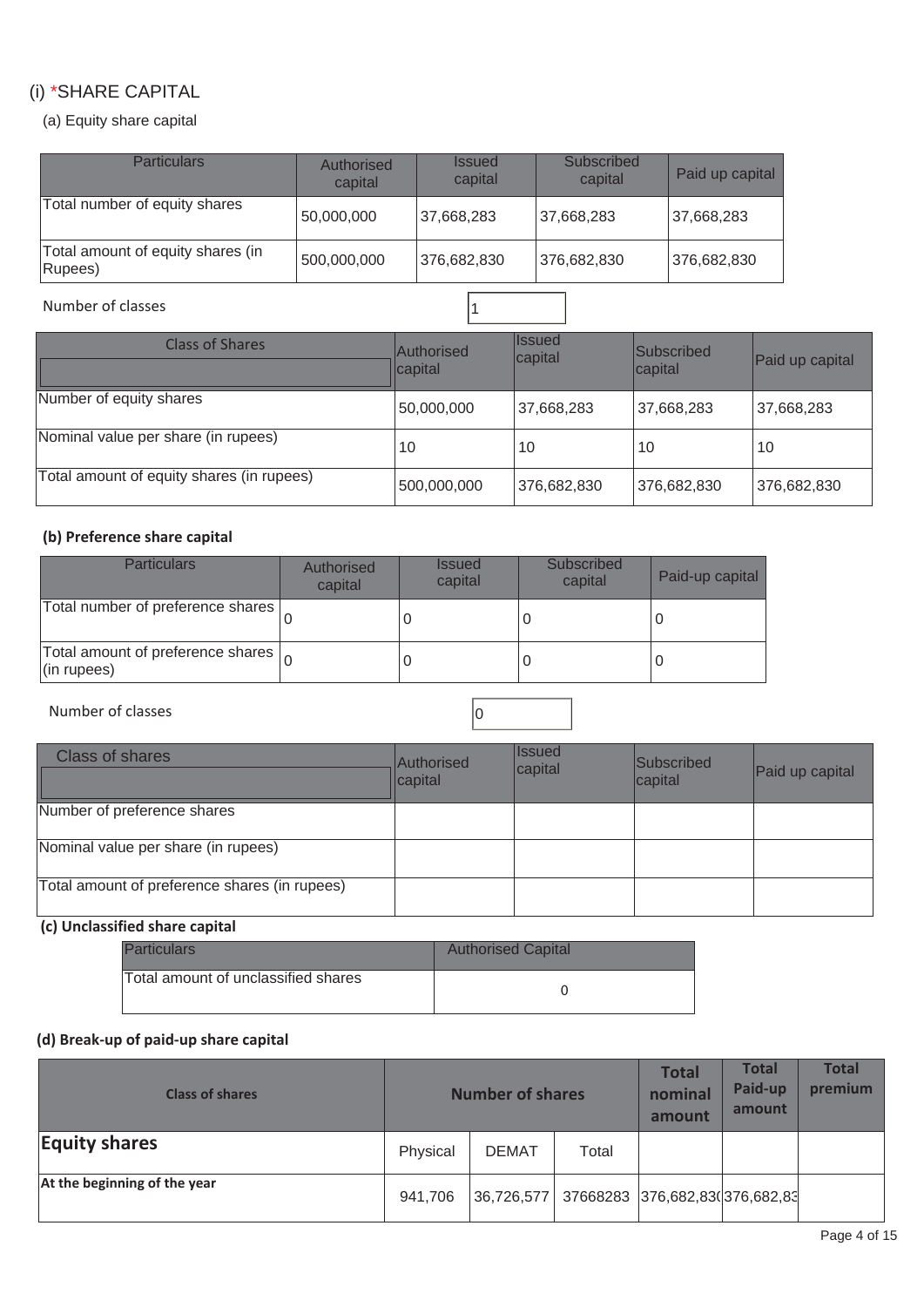| Increase during the year                      | $\mathbf 0$      | $\mathbf 0$         | $\boldsymbol{0}$    | $\overline{0}$                  | 0                   | 10 |
|-----------------------------------------------|------------------|---------------------|---------------------|---------------------------------|---------------------|----|
| i. Pubic Issues                               | $\mathbf 0$      | $\mathbf 0$         | $\boldsymbol{0}$    | $\mathbf 0$                     | $\mathbf 0$         | 0  |
| ii. Rights issue                              | $\boldsymbol{0}$ | $\mathbf 0$         | $\boldsymbol{0}$    | $\boldsymbol{0}$                | $\mathbf 0$         | 10 |
| iii. Bonus issue                              | $\mathbf 0$      | $\mathbf 0$         | $\boldsymbol{0}$    | $\mathbf 0$                     | 0                   | 10 |
| iv. Private Placement/ Preferential allotment | $\mathbf 0$      | $\mathbf 0$         | $\boldsymbol{0}$    | $\mathbf 0$                     | 0                   | 0  |
| v. ESOPs                                      | $\boldsymbol{0}$ | $\mathbf{0}$        | $\boldsymbol{0}$    | $\boldsymbol{0}$                | $\mathbf 0$         | 0  |
| vi. Sweat equity shares allotted              | $\mathbf 0$      | $\mathbf 0$         | $\boldsymbol{0}$    | $\mathbf 0$                     | $\mathbf 0$         | 0  |
| vii. Conversion of Preference share           | $\mathbf 0$      | $\mathbf 0$         | $\mathbf 0$         | $\boldsymbol{0}$                | $\mathbf 0$         | lo |
| viii. Conversion of Debentures                | $\mathbf 0$      | $\mathbf 0$         | $\boldsymbol{0}$    | $\boldsymbol{0}$                | 0                   | 0  |
| ix. GDRs/ADRs                                 | $\boldsymbol{0}$ | $\mathsf{O}\xspace$ | $\boldsymbol{0}$    | $\boldsymbol{0}$                | $\mathsf{O}\xspace$ | 10 |
| x. Others, specify                            |                  |                     |                     |                                 |                     |    |
| Decrease during the year                      | $\mathbf 0$      | $\mathbf 0$         | $\boldsymbol{0}$    | $\boldsymbol{0}$                | $\mathbf 0$         | 0  |
| i. Buy-back of shares                         | $\mathbf 0$      | $\mathbf 0$         | $\boldsymbol{0}$    | $\mathbf 0$                     | 0                   | 10 |
| ii. Shares forfeited                          | $\mathbf 0$      | $\mathbf 0$         | $\boldsymbol{0}$    | $\mathbf 0$                     | $\mathbf 0$         | 0  |
| iii. Reduction of share capital               | $\mathbf 0$      | $\mathbf 0$         | $\boldsymbol{0}$    | $\mathbf 0$                     | $\mathbf 0$         | 0  |
| iv. Others, specify                           |                  |                     |                     |                                 |                     |    |
|                                               |                  |                     |                     |                                 |                     |    |
| At the end of the year                        | 941,706          | 36,726,577          |                     | 37668283 376,682,830 376,682,83 |                     |    |
| <b>Preference shares</b>                      |                  |                     |                     |                                 |                     |    |
| At the beginning of the year                  |                  |                     |                     |                                 |                     |    |
|                                               | $\boldsymbol{0}$ | $\mathbf 0$         | $\mathsf{O}\xspace$ | $\mathsf{O}\xspace$             | $\mathsf{O}\xspace$ |    |
| <b>Increase during the year</b>               | $\mathbf 0$      | $\mathbf 0$         | $\mathsf{O}\xspace$ | $\mathsf{O}\xspace$             | $\mathbf 0$         | 10 |
| i. Issues of shares                           | $\mathbf 0$      | $\mathsf{O}\xspace$ | $\boldsymbol{0}$    | $\boldsymbol{0}$                | $\mathsf{O}\xspace$ | 0  |
| ii. Re-issue of forfeited shares              | $\mathbf 0$      | $\mathsf{O}\xspace$ | $\boldsymbol{0}$    | $\boldsymbol{0}$                | $\mathsf{O}\xspace$ | 10 |
| iii. Others, specify                          |                  |                     |                     |                                 |                     |    |
| Decrease during the year                      | $\mathbf 0$      | $\mathbf 0$         | $\mathbf 0$         | $\boldsymbol{0}$                | $\mathbf 0$         | 10 |
| i. Redemption of shares                       | $\mathbf 0$      | $\mathsf{O}\xspace$ | $\boldsymbol{0}$    | $\boldsymbol{0}$                | $\boldsymbol{0}$    | 0  |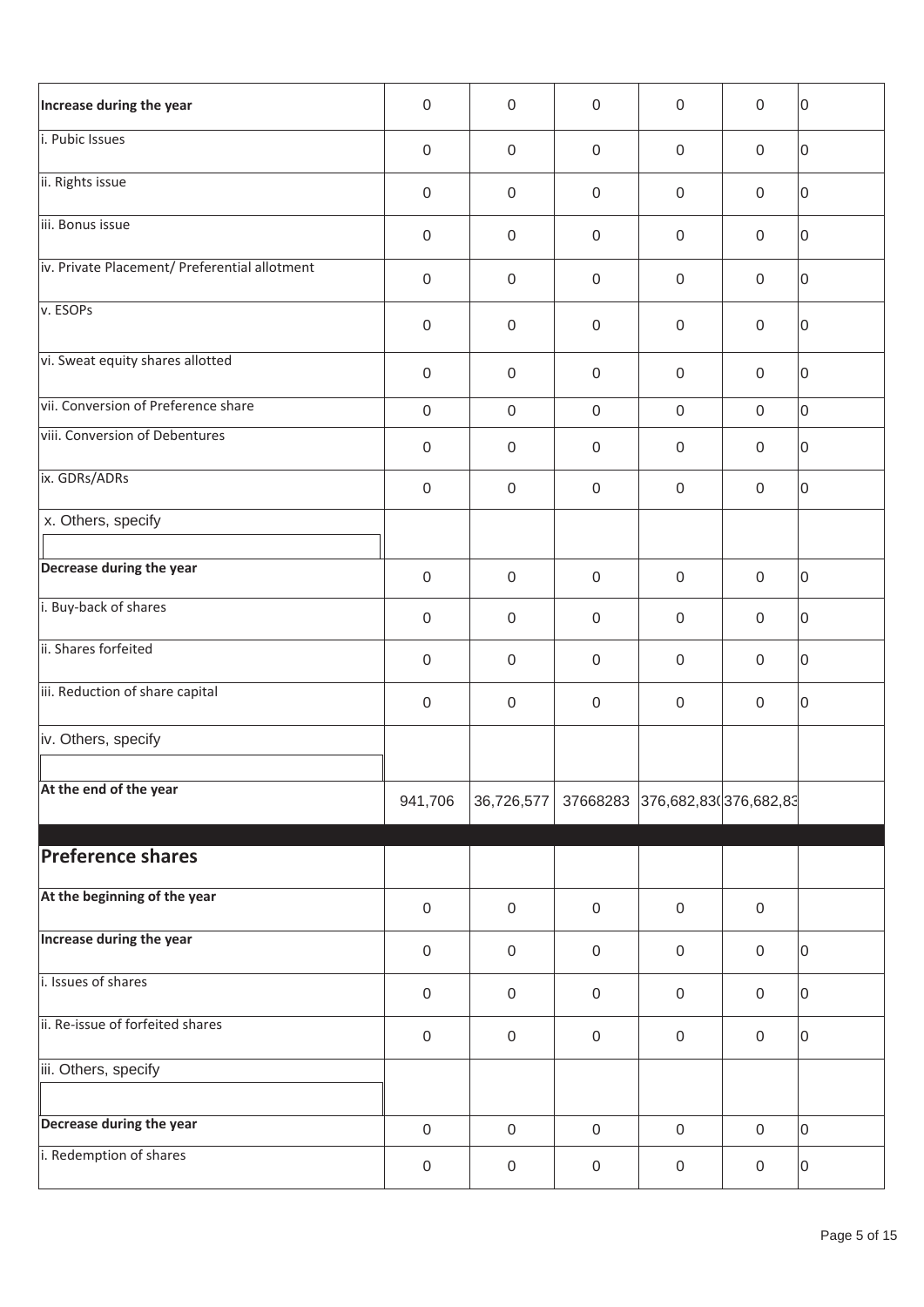| ii. Shares forfeited            |  | 0 | IU |
|---------------------------------|--|---|----|
| iii. Reduction of share capital |  |   | ιU |
| iv. Others, specify             |  |   |    |
| At the end of the year          |  |   |    |
|                                 |  |   |    |

ISIN of the equity shares of the company

(ii) Details of stock split/consolidation during the year (for each class of shares)

|                | <b>Class of shares</b> | (i) | (ii) | (iii) |
|----------------|------------------------|-----|------|-------|
| Before split / | Number of shares       |     |      |       |
| Consolidation  | Face value per share   |     |      |       |
| After split /  | Number of shares       |     |      |       |
| Consolidation  | Face value per share   |     |      |       |

# **(iii) Details of shares/Debentures Transfers since closure date of last financial year (or in the case of the first return at any time since the incorporation of the company) \***

| $\boxtimes$ | Nil                                              |       |     |              |     |                |
|-------------|--------------------------------------------------|-------|-----|--------------|-----|----------------|
|             | [Details being provided in a CD/Digital Media]   | $($ ) | Yes | $\bigcap$ No | ( ) | Not Applicable |
|             |                                                  |       |     |              |     |                |
|             | Separate sheet attached for details of transfers | $($ ) | Yes | $\bigcap$ No |     |                |
|             |                                                  |       |     |              |     |                |

Note: In case list of transfer exceeds 10, option for submission as a separate sheet attachment or submission in a CD/Digital Media may be shown.

| Date of the previous annual general meeting                                   |                                              |  |  |  |  |  |  |
|-------------------------------------------------------------------------------|----------------------------------------------|--|--|--|--|--|--|
| Date of registration of transfer (Date Month Year)                            |                                              |  |  |  |  |  |  |
| - Equity, 2- Preference Shares, 3 - Debentures, 4 - Stock<br>Type of transfer |                                              |  |  |  |  |  |  |
| Number of Shares/Debentures/<br><b>Units Transferred</b>                      | Amount per Share/<br>Debenture/Unit (in Rs.) |  |  |  |  |  |  |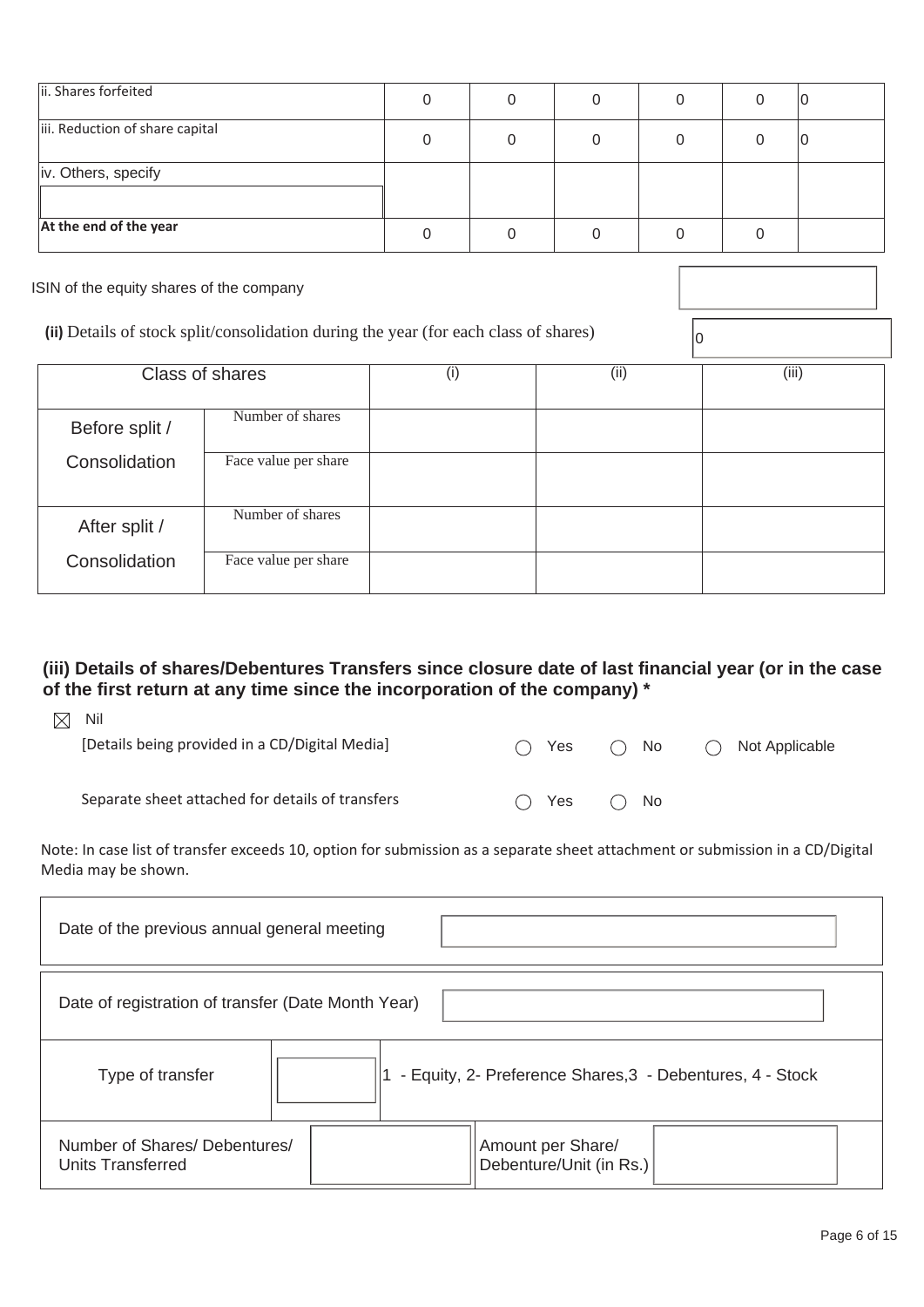| Ledger Folio of Transferor                                                      |         |                                              |            |  |  |  |
|---------------------------------------------------------------------------------|---------|----------------------------------------------|------------|--|--|--|
| <b>Transferor's Name</b>                                                        |         |                                              |            |  |  |  |
|                                                                                 | Surname | middle name                                  | first name |  |  |  |
| Ledger Folio of Transferee                                                      |         |                                              |            |  |  |  |
| <b>Transferee's Name</b>                                                        |         |                                              |            |  |  |  |
|                                                                                 | Surname | middle name                                  | first name |  |  |  |
| Date of registration of transfer (Date Month Year)                              |         |                                              |            |  |  |  |
| Type of transfer<br>1 - Equity, 2- Preference Shares, 3 - Debentures, 4 - Stock |         |                                              |            |  |  |  |
| Number of Shares/ Debentures/<br><b>Units Transferred</b>                       |         | Amount per Share/<br>Debenture/Unit (in Rs.) |            |  |  |  |
| Ledger Folio of Transferor                                                      |         |                                              |            |  |  |  |
| <b>Transferor's Name</b>                                                        |         |                                              |            |  |  |  |
|                                                                                 | Surname | middle name                                  | first name |  |  |  |
| Ledger Folio of Transferee                                                      |         |                                              |            |  |  |  |
| <b>Transferee's Name</b>                                                        |         |                                              |            |  |  |  |
|                                                                                 | Surname | middle name                                  | first name |  |  |  |

# **(iv)** \***Debentures (Outstanding as at the end of financial year)**

| <b>Particulars</b>            | Number of units | Nominal value per<br>lunit | <b>Total value</b> |
|-------------------------------|-----------------|----------------------------|--------------------|
| Non-convertible debentures    |                 |                            |                    |
| Partly convertible debentures |                 |                            |                    |
| Fully convertible debentures  |                 |                            |                    |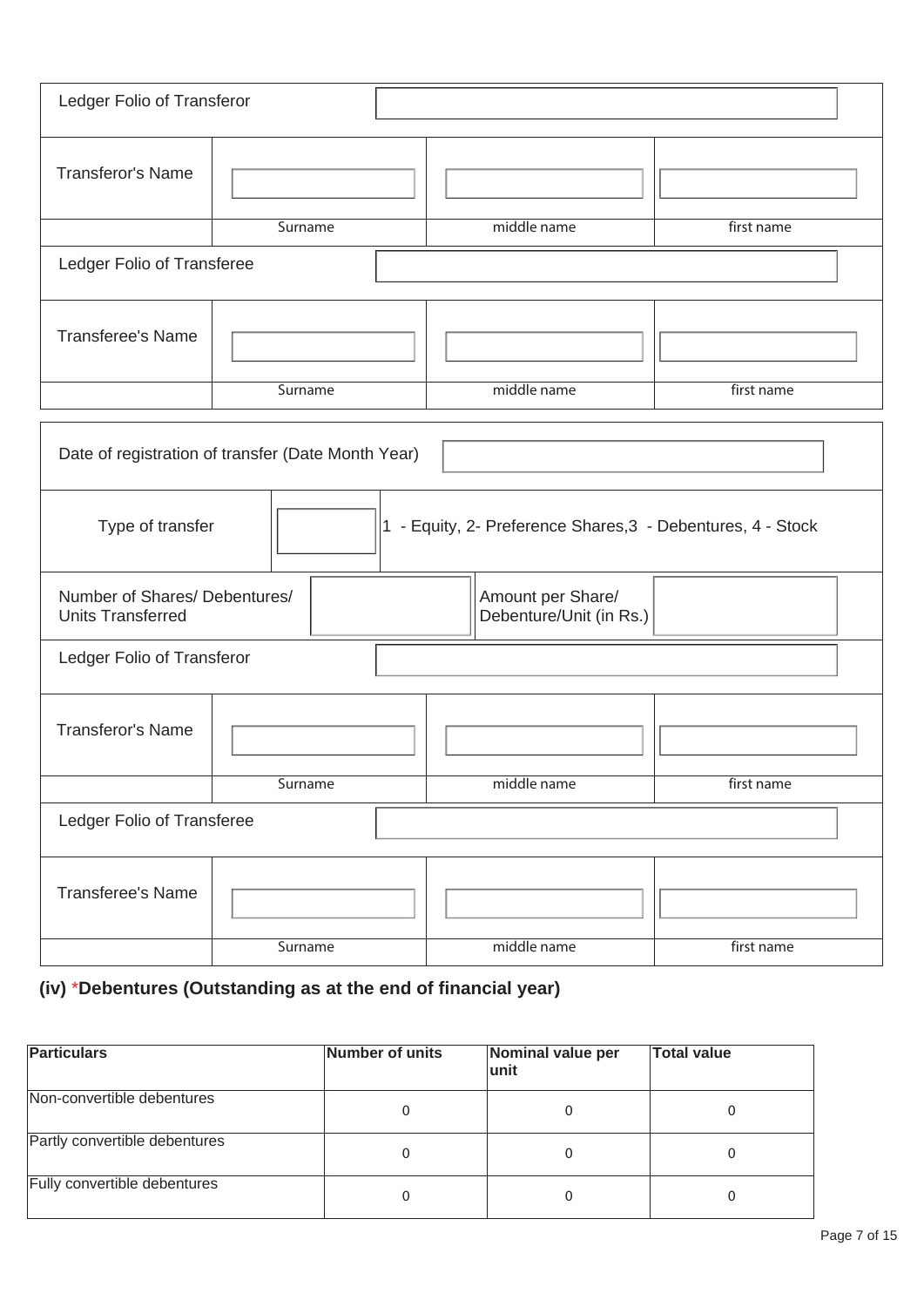| <b>Particulars</b> | Number of units | Nominal value per<br>∣unit | <b>Total value</b> |
|--------------------|-----------------|----------------------------|--------------------|
| Total              |                 |                            |                    |

## **Details of debentures**

| <b>Class of debentures</b>           | Outstanding as at<br>the beginning of the year<br><u> vear</u> | Increase during the Decrease during the Outstanding as at<br><u> vear</u> | the end of the year |
|--------------------------------------|----------------------------------------------------------------|---------------------------------------------------------------------------|---------------------|
| Non-convertible debentures           |                                                                |                                                                           |                     |
| <b>Partly convertible debentures</b> |                                                                |                                                                           |                     |
| <b>Fully convertible debentures</b>  |                                                                |                                                                           |                     |

#### **(v) Securities (other than shares and debentures)** 0

| Type of<br>Securities | Number of<br>Securities | Nominal Value of<br>each Unit | <b>Total Nominal</b><br>Value | Paid up Value of<br>each Unit | Total Paid up Value |
|-----------------------|-------------------------|-------------------------------|-------------------------------|-------------------------------|---------------------|
|                       |                         |                               |                               |                               |                     |
|                       |                         |                               |                               |                               |                     |
|                       |                         |                               |                               |                               |                     |
| Total                 |                         |                               |                               |                               |                     |

# **V. \*Turnover and net worth of the company (as defined in the Companies Act, 2013)**

**(i) Turnover** 

1,945,394,923.96

# (ii) Net worth of the Company<br> **EXECUTE: NOTE TO A DIMENSION CONTINUES**

## **VI. (a) \*SHARE HOLDING PATTERN - Promoters**

| S. No. | Category                                | Equity                  |                  | Preference              |            |
|--------|-----------------------------------------|-------------------------|------------------|-------------------------|------------|
|        |                                         | <b>Number of shares</b> | Percentage       | <b>Number of shares</b> | Percentage |
| 1.     | Individual/Hindu Undivided Family       |                         |                  |                         |            |
|        | (i) Indian                              | 25,885,562              | 68.72            | 0                       |            |
|        | (ii) Non-resident Indian (NRI)          | $\Omega$                | 0                | 0                       |            |
|        | (iii) Foreign national (other than NRI) | $\mathbf 0$             | $\boldsymbol{0}$ | 0                       |            |
| 2.     | Government                              |                         |                  |                         |            |
|        | (i) Central Government                  | $\mathbf 0$             | $\mathbf 0$      | 0                       |            |
|        | (ii) State Government                   | $\mathbf 0$             | $\mathbf 0$      | 0                       |            |
|        | (iii) Government companies              | $\mathbf 0$             | $\mathbf 0$      | 0                       |            |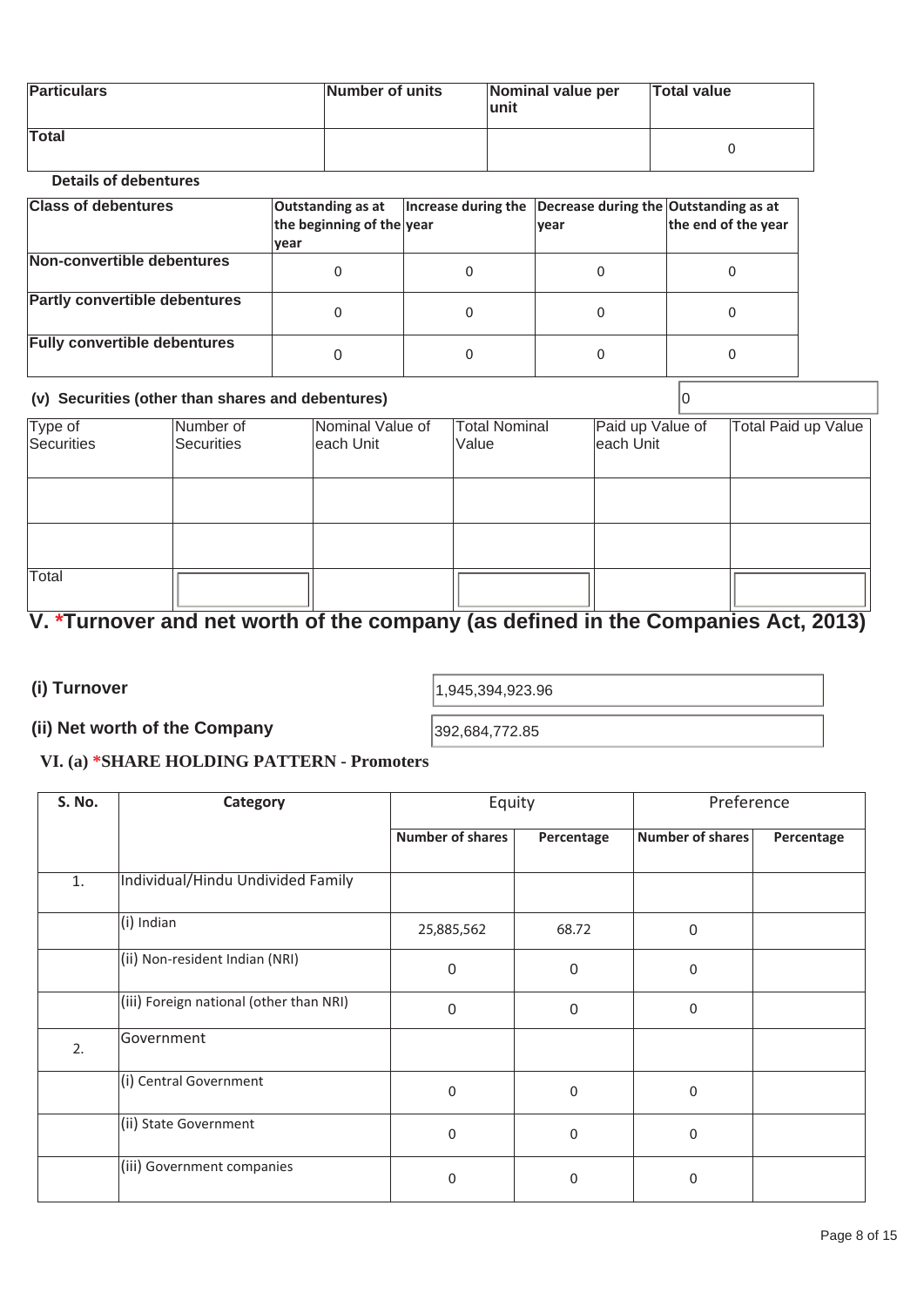| 3.  | Insurance companies                        | $\boldsymbol{0}$ | $\pmb{0}$        | 0                |             |
|-----|--------------------------------------------|------------------|------------------|------------------|-------------|
| 4.  | <b>Banks</b>                               | $\boldsymbol{0}$ | $\pmb{0}$        | 0                |             |
| 5.  | <b>Financial institutions</b>              | $\boldsymbol{0}$ | $\pmb{0}$        | $\boldsymbol{0}$ |             |
| 6.  | Foreign institutional investors            | $\boldsymbol{0}$ | $\boldsymbol{0}$ | 0                |             |
| 7.  | Mutual funds                               | $\mathbf 0$      | $\pmb{0}$        | 0                |             |
| 8.  | Venture capital                            | $\boldsymbol{0}$ | $\pmb{0}$        | 0                |             |
| 9.  | Body corporate<br>(not mentioned above)    | 5, 141, 718      | 13.65            | 0                |             |
| 10. | Individual part of Promoter Grou<br>Others | 5,007            | 0.01             | 0                |             |
|     | <b>Total</b>                               | 31,032,287       | 82.38            | 0                | $\mathbf 0$ |

# **Total number of shareholders (promoters)** <sup>4</sup>

# **(b) \*SHARE HOLDING PATTERN - Public/Other than promoters**

| S. No. | Category                                | Equity                  |                  | Preference              |            |
|--------|-----------------------------------------|-------------------------|------------------|-------------------------|------------|
|        |                                         | <b>Number of shares</b> | Percentage       | <b>Number of shares</b> | Percentage |
| 1.     | Individual/Hindu Undivided Family       |                         |                  |                         |            |
|        | (i) Indian                              | 451,862                 | 1.2              | $\mathbf 0$             |            |
|        | (ii) Non-resident Indian (NRI)          | $\mathsf{O}\xspace$     | $\boldsymbol{0}$ | $\mathsf{O}\xspace$     |            |
|        | (iii) Foreign national (other than NRI) | $\mathbf 0$             | $\boldsymbol{0}$ | $\mathbf 0$             |            |
| 2.     | Government                              |                         |                  |                         |            |
|        | (i) Central Government                  | $\mathbf 0$             | $\pmb{0}$        | $\boldsymbol{0}$        |            |
|        | (ii) State Government                   | $\mathbf 0$             | $\mathbf 0$      | $\mathsf{O}\xspace$     |            |
|        | (iii) Government companies              | $\mathbf{0}$            | $\pmb{0}$        | $\mathbf 0$             |            |
| 3.     | Insurance companies                     | $\mathbf 0$             | $\mathbf 0$      | $\mathsf{O}\xspace$     |            |
| 4.     | Banks                                   | $\mathbf 0$             | 0                | $\mathsf{O}\xspace$     |            |
| 5.     | <b>Financial institutions</b>           | $\mathbf 0$             | $\pmb{0}$        | $\mathsf{O}\xspace$     |            |
| 6.     | Foreign institutional investors         | $\mathbf 0$             | 0                | $\mathbf 0$             |            |
| 7.     | Mutual funds                            | $\mathbf 0$             | $\mathbf 0$      | $\mathbf 0$             |            |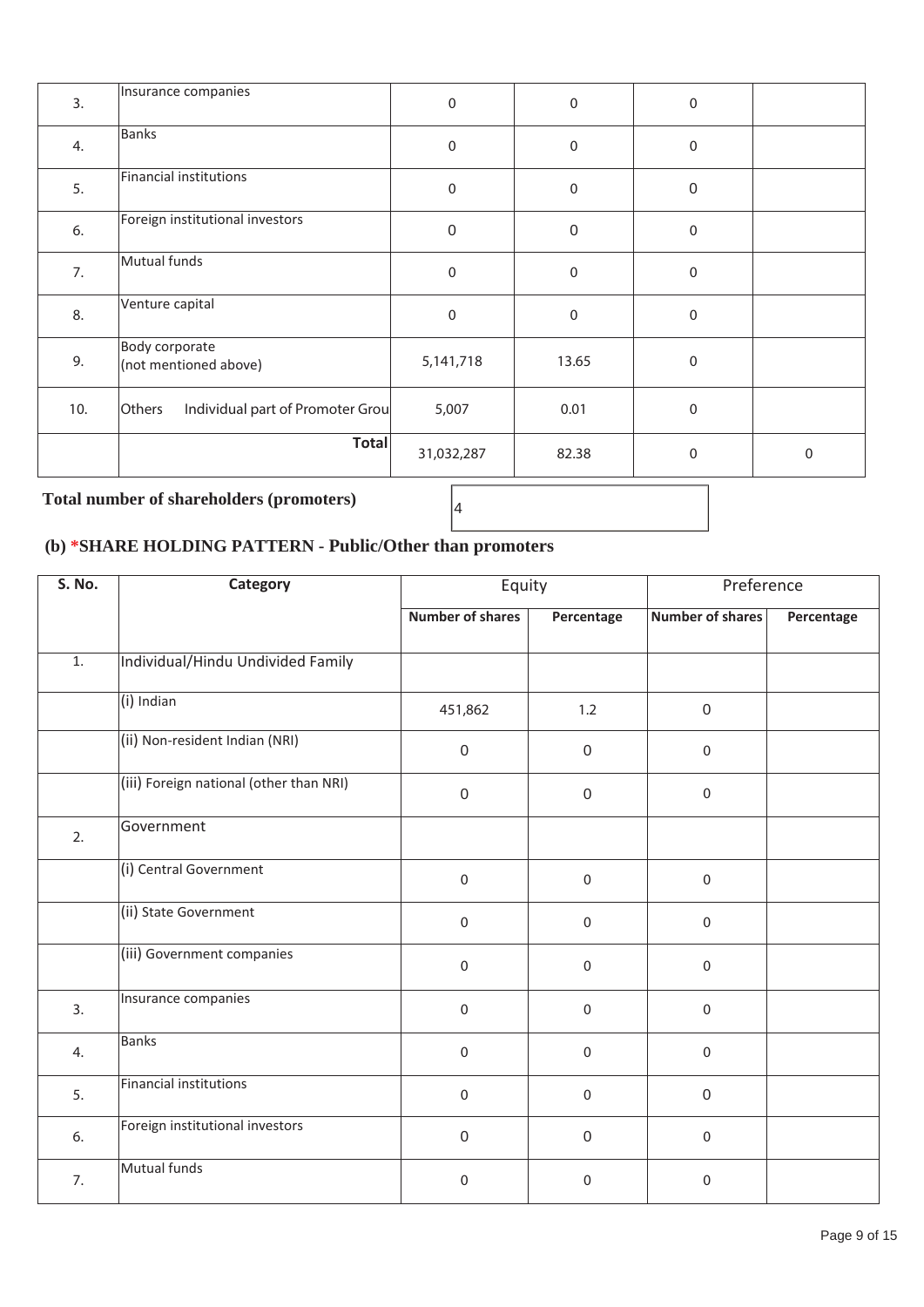| 8.  | Venture capital                            | 0         |       | 0 |  |
|-----|--------------------------------------------|-----------|-------|---|--|
| 9.  | Body corporate<br>(not mentioned above)    | 5,692,621 | 15.11 | 0 |  |
| 10. | VLCC Employee Welfare Tru<br><b>Others</b> | 491,513   | 1.3   | 0 |  |
|     | <b>Total</b>                               | 6,635,996 | 17.61 | 0 |  |

**Total number of shareholders (other than promoters)** <sup>15</sup>

**Total number of shareholders (Promoters+Public/ Other than promoters)** 

| 15 |  |  |  |
|----|--|--|--|
| 19 |  |  |  |

#### **VII. \*NUMBER OF PROMOTERS, MEMBERS, DEBENTURE HOLDERS (Details, Promoters, Members (other than promoters), Debenture holders)**

| <b>Details</b>                    | At the beginning of the year | At the end of the year |
|-----------------------------------|------------------------------|------------------------|
| <b>IPromoters</b>                 | 4                            |                        |
| Members<br>(other than promoters) | 15                           | 15                     |
| Debenture holders                 | 0                            |                        |

# **VIII. DETAILS OF DIRECTORS AND KEY MANAGERIAL PERSONNEL**

#### **(A) \*Composition of Board of Directors**

| <b>Category</b>                             |           | Number of directors at the<br>beginning of the year |           | Number of directors at the end<br>of the year | Percentage of shares held by<br>directors as at the end of year |               |  |
|---------------------------------------------|-----------|-----------------------------------------------------|-----------|-----------------------------------------------|-----------------------------------------------------------------|---------------|--|
|                                             | Executive | Non-executive                                       | Executive | Non-executive                                 | Executive                                                       | Non-executive |  |
| A. Promoter                                 | $\Omega$  |                                                     | $\Omega$  | 1                                             | $\Omega$                                                        | 24.37         |  |
| <b>B. Non-Promoter</b>                      |           | 3                                                   |           | 3                                             | 0                                                               | $\mathbf 0$   |  |
| (i) Non-Independent                         |           | $\mathbf 0$                                         |           | $\mathbf 0$                                   | 0                                                               | $\Omega$      |  |
| (ii) Independent                            | $\Omega$  | 3                                                   | $\Omega$  | 3                                             | 0                                                               | 0             |  |
| <b>C. Nominee Directors</b><br>representing | $\Omega$  |                                                     | $\Omega$  | 1                                             | 0                                                               | $\Omega$      |  |
| $(i)$ Banks & FIs                           | $\Omega$  | $\mathbf 0$                                         | $\Omega$  | $\mathbf 0$                                   | 0                                                               | $\mathbf 0$   |  |
| (ii) Investing institutions                 | 0         | $\Omega$                                            | $\Omega$  | $\Omega$                                      | $\Omega$                                                        | $\Omega$      |  |
| (iii) Government                            | $\Omega$  | $\mathbf 0$                                         | $\Omega$  | $\Omega$                                      | $\Omega$                                                        | $\Omega$      |  |
| (iv) Small share holders                    | 0         | 0                                                   | 0         | 0                                             | 0                                                               | 0             |  |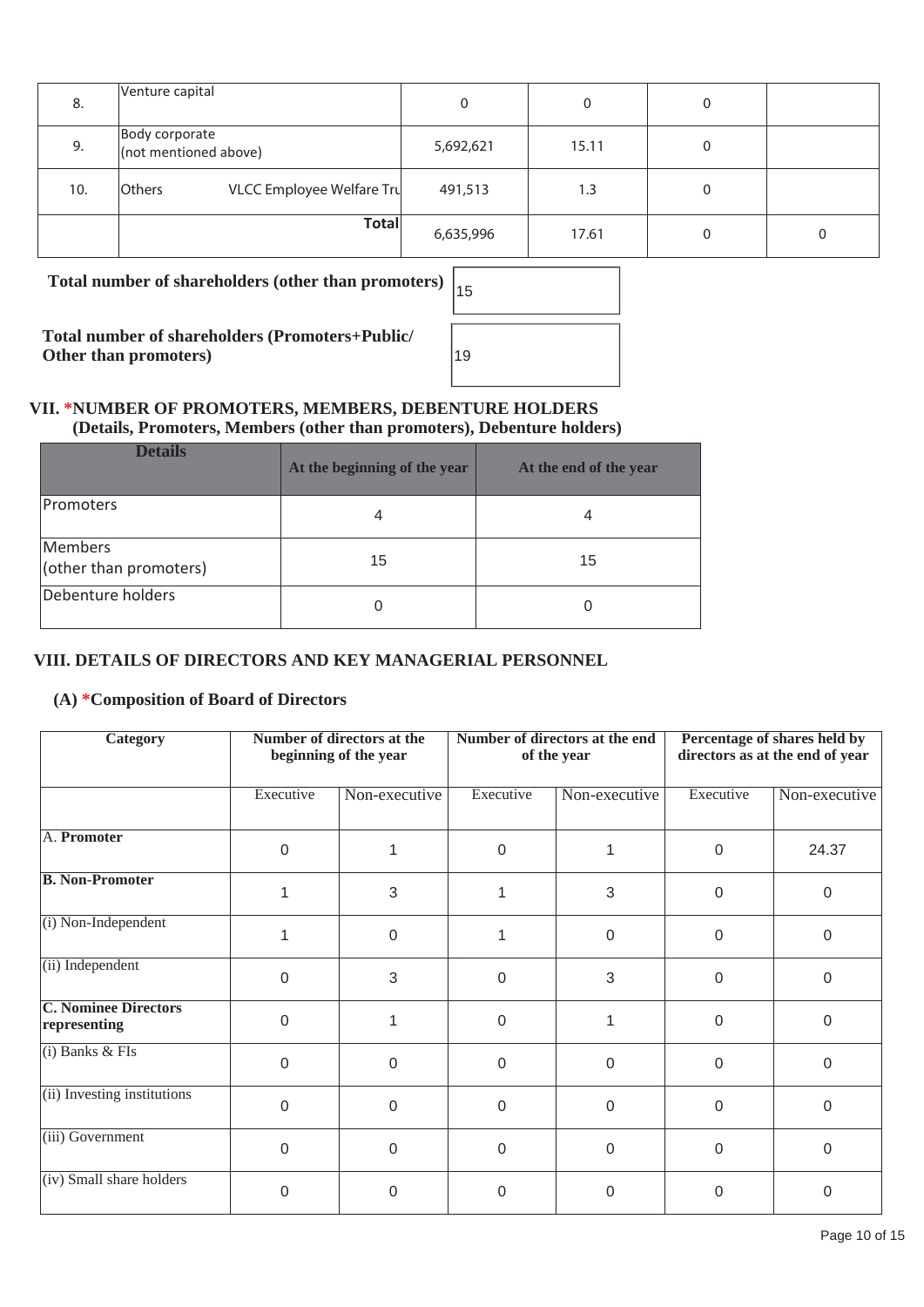| $(v)$ Others |  |  |       |
|--------------|--|--|-------|
| Total        |  |  | 24.37 |

#### Number of Directors and Key managerial personnel (who is not director) as on the financial year end date <sup>8</sup>

#### **(B) (i) \*Details of directors and Key managerial personnel as on the closure of financial year**

| Name                  | DIN/PAN                        | Designation       | Number of equity<br>share(s) held | Date of cessation (after closure of<br>financial year: If any) |
|-----------------------|--------------------------------|-------------------|-----------------------------------|----------------------------------------------------------------|
| Mukesh Luthra         | 00296830                       | <b>Director</b>   | 9,178,094                         |                                                                |
| Jayant Khosla         | 08321843                       | Managing Director | $\Omega$                          |                                                                |
| Sanjay Mehta          | 00297971                       | <b>Director</b>   | $\Omega$                          |                                                                |
| Sanjay Kapoor         | 01973450                       | <b>Director</b>   | $\Omega$                          |                                                                |
| Rajiv Krishan Luthra  | 00022285                       | <b>Director</b>   | $\Omega$                          |                                                                |
| Narinder Kumar        | AAAPK0280G                     | <b>CFO</b>        | $\Omega$                          |                                                                |
| Narinder Kumar        | AAAPK0280G<br>Company Secretar |                   | 130,179                           |                                                                |
| Roshini Hemant Bakshi | 01832163                       | Nominee director  | $\Omega$                          |                                                                |

#### (ii) Particulars of change in director(s) and Key managerial personnel during the year  $|2|$

| <b>Name</b>        | DIN/PAN  | Date of appointment/<br>Designation at the<br>beginning / during $ $ change in designation/<br>the financial year<br><i>cessation</i> |            | Nature of change (Appointment/<br>Change in designation/ Cessation) |
|--------------------|----------|---------------------------------------------------------------------------------------------------------------------------------------|------------|---------------------------------------------------------------------|
| Sameer Sushil Sain | 01164185 | Nominee director                                                                                                                      | 03/09/2020 | Cessation                                                           |
| Ms. Roshini Bakshi | 01832163 | Nominee director                                                                                                                      | 03/09/2020 | Appointment                                                         |

#### **IX. MEETINGS OF MEMBERS/CLASS OF MEMBERS/BOARD/COMMITTEES OF THE BOARD OF DIRECTORS**

 **A.** MEMBERS/CLASS /REQUISITIONED/NCLT/COURT CONVENED MEETINGS

Number of meetings held  $\vert$ 3

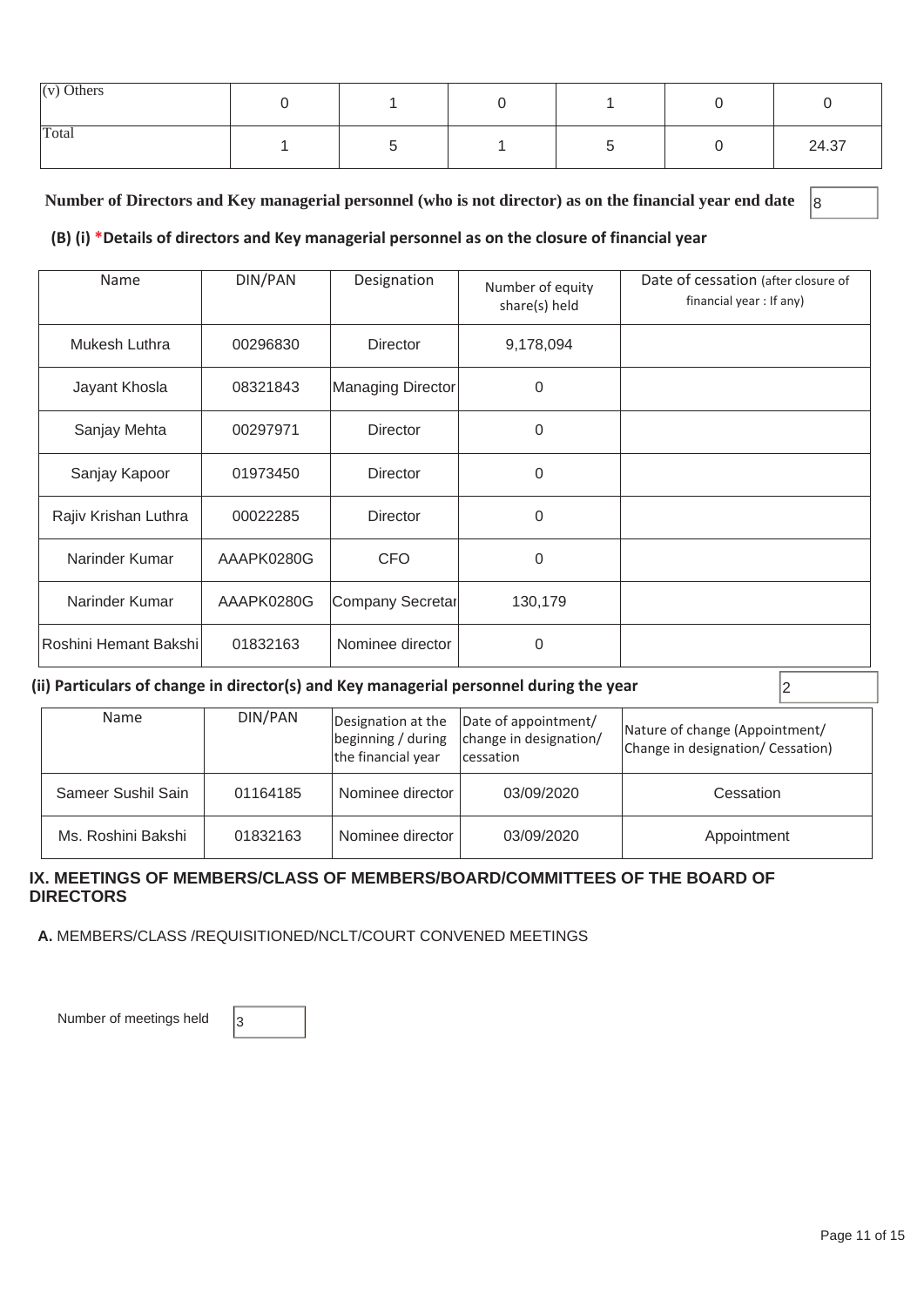| Type of meeting               | Date of meeting | <b>Total Number of</b><br>Members entitled to    | Attendance |                            |  |
|-------------------------------|-----------------|--------------------------------------------------|------------|----------------------------|--|
|                               |                 | attend meeting<br>Number of members<br>lattended |            | % of total<br>shareholding |  |
| <b>Annual General Meeting</b> | 31/12/2020      | 19                                               | 8          | 70.78                      |  |
| <b>EGM</b>                    | 10/08/2020      | 19                                               | 8          | 84.41                      |  |
| <b>EGM</b>                    | 31/03/2021      | 19                                               |            | 70.75                      |  |

### **B. BOARD MEETINGS**

\*Number of meetings held  $\boxed{5}$ 

| S. No. | Date of meeting | <b>Total Number of directors</b><br>associated as on the date<br>of meeting | Attendance |                 |  |  |
|--------|-----------------|-----------------------------------------------------------------------------|------------|-----------------|--|--|
|        |                 | Number of directors<br>lattended                                            |            | % of attendance |  |  |
|        | 10/07/2020      | 6                                                                           | 5          | 83.33           |  |  |
| 2      | 20/10/2020      | 6                                                                           | 6          | 100             |  |  |
| 3      | 29/12/2020      | 6                                                                           | 5          | 83.33           |  |  |
| 4      | 15/03/2021      | 6                                                                           | 5          | 83.33           |  |  |
| 5      | 30/03/2021      | 6                                                                           | 6          | 100             |  |  |

 $\overline{\phantom{a}}$ 

# **C. COMMITTEE MEETINGS**

| Number of meetings held |                    |  |                                                                                                                                                                                                                       |                                                                                     |                                |
|-------------------------|--------------------|--|-----------------------------------------------------------------------------------------------------------------------------------------------------------------------------------------------------------------------|-------------------------------------------------------------------------------------|--------------------------------|
| S. No.                  | Type of<br>meeting |  | <b>Total Number</b>                                                                                                                                                                                                   |                                                                                     | Attendance<br>% of attendance  |
| 1                       |                    |  |                                                                                                                                                                                                                       | 2                                                                                   | 66.67                          |
| 2                       |                    |  |                                                                                                                                                                                                                       | $\overline{2}$                                                                      | 66.67                          |
| 3                       |                    |  |                                                                                                                                                                                                                       | 2                                                                                   | 66.67                          |
| 4                       |                    |  |                                                                                                                                                                                                                       | $\overline{2}$                                                                      | 66.67                          |
| 5                       |                    |  |                                                                                                                                                                                                                       | 3                                                                                   | 100                            |
| 6                       |                    |  |                                                                                                                                                                                                                       | 3                                                                                   | 100                            |
| 7                       |                    |  |                                                                                                                                                                                                                       | 3                                                                                   | 100                            |
|                         |                    |  | Date of meeting<br>Audit Committe 10/07/2020<br>Audit Committe 10/07/2020<br>Audit Committ 20/10/2020<br>Audit Committi 29/12/2020<br>Nomination & 10/07/2020<br>INomination & II5/03/2021<br>Nomination & 30/03/2021 | of Members as<br>on the date of<br>the meeting<br>3<br>3<br>l3<br>3<br>3<br>3<br>IЗ | Number of members<br>lattended |

#### **D. \*ATTENDANCE OF DIRECTORS**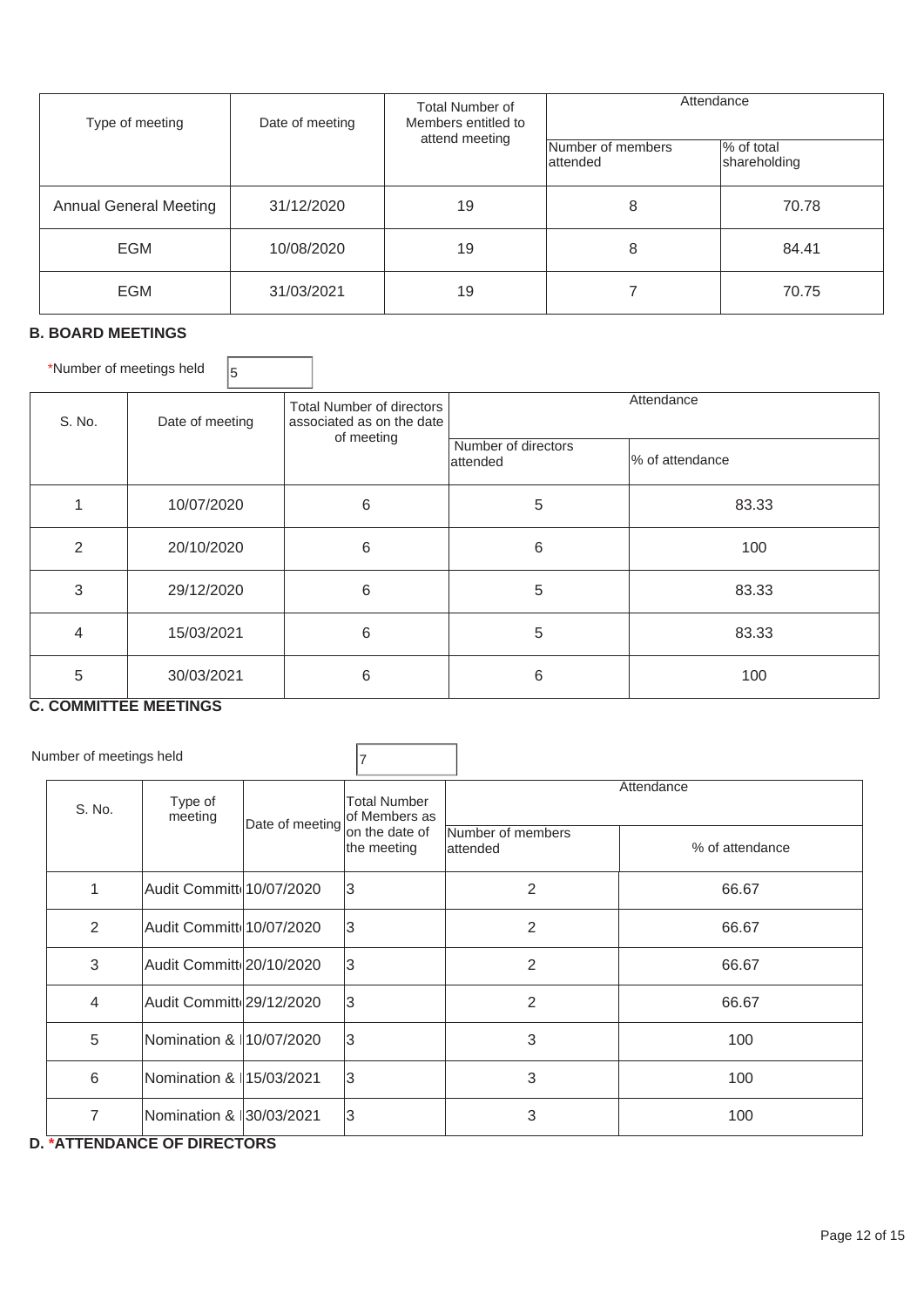|              |                                                                                                           |                                                       | <b>Board Meetings</b> |                        | <b>Committee Meetings</b>                             |                        | Whether<br>attended AGM       |                      |                 |
|--------------|-----------------------------------------------------------------------------------------------------------|-------------------------------------------------------|-----------------------|------------------------|-------------------------------------------------------|------------------------|-------------------------------|----------------------|-----------------|
| S.<br>No.    | Name<br>of the director                                                                                   | Number of<br>Meetings which Number of<br>director was | Meetings              | $\%$ of<br>lattendance | Number of<br>Meetings which Number of<br>director was |                        | Meetings                      | $%$ of<br>attendance | held on         |
|              |                                                                                                           | entitled to<br>attend                                 | attended              |                        |                                                       | entitled to<br>lattend | attended                      |                      | 06/09/2021      |
|              |                                                                                                           |                                                       |                       |                        |                                                       |                        |                               |                      | (Y/N/NA)        |
| 1            | Mukesh Luthra                                                                                             | 5                                                     | 5                     | 100                    |                                                       | $\Omega$               | 0                             | $\mathbf 0$          | <b>No</b>       |
| 2            | Jayant Khosla                                                                                             | 5                                                     | 4                     | 80                     |                                                       | $\mathbf 0$            | 0                             | 0                    | Yes             |
| 3            | Sanjay Mehta                                                                                              | 5                                                     | 5                     | 100                    |                                                       | $\overline{7}$         | $\overline{7}$                | 100                  | <b>No</b>       |
| 4            | Sanjay Kapoo                                                                                              | 5                                                     | 5                     | 100                    |                                                       | $\overline{7}$         | $\overline{7}$                | 100                  | Yes             |
| 5            | Rajiv Krishan I                                                                                           | 5                                                     | 5                     | 100                    |                                                       | 3                      | 3                             | 100                  | <b>No</b>       |
| 6            | Roshini Hema                                                                                              | $\overline{4}$                                        | 3                     | 75                     |                                                       | $\mathbf{1}$           | 0                             | $\mathbf 0$          | <b>No</b>       |
|              | X. *REMUNERATION OF DIRECTORS AND KEY MANAGERIAL PERSONNEL<br>Nil                                         |                                                       |                       |                        |                                                       |                        |                               |                      |                 |
|              | Number of Managing Director, Whole-time Directors and/or Manager whose remuneration details to be entered |                                                       |                       |                        |                                                       |                        |                               | 1                    |                 |
| S. No.       | Name                                                                                                      | Designation                                           |                       | <b>Gross Salary</b>    |                                                       | Commission             | Stock Option/<br>Sweat equity | <b>Others</b>        | Total<br>Amount |
| $\mathbf{1}$ | Jayant Khosla                                                                                             | Managing Partn                                        |                       | 15,500,000             |                                                       |                        |                               |                      | 15,500,000      |
|              | Total                                                                                                     |                                                       |                       | 15,500,000             |                                                       |                        |                               |                      | 15,500,000      |
|              | Number of CEO, CFO and Company secretary whose remuneration details to be entered                         |                                                       |                       |                        |                                                       |                        |                               | 1                    |                 |

| S. No.                                                             | Name           | Designation  | Gross Salary | Commission | Stock Option/<br>Sweat equity | <b>Others</b> | Total<br>Amount |
|--------------------------------------------------------------------|----------------|--------------|--------------|------------|-------------------------------|---------------|-----------------|
|                                                                    | Narinder Kumar | CFO & Compan | 5,800,000    |            |                               |               | 5,800,000       |
|                                                                    | Total          |              | 5,800,000    |            |                               |               | 5,800,000       |
| Number of other directors whose remuneration details to be entered |                |              |              |            |                               |               |                 |

| Number of other directors whose remuneration details to be entered |                                     |                 |                     |            |                               |               |                 |
|--------------------------------------------------------------------|-------------------------------------|-----------------|---------------------|------------|-------------------------------|---------------|-----------------|
| S. No.                                                             | Name                                | Designation     | <b>Gross Salary</b> | Commission | Stock Option/<br>Sweat equity | <b>Others</b> | Total<br>Amount |
|                                                                    | Sanjay Mehta                        | Independent Dir | 0                   |            |                               | 600,000       | 600,000         |
| $\mathfrak{D}$                                                     | Sanjay Kapoor                       | Independent Dir | 0                   |            |                               | 600,000       | 600,000         |
| 3                                                                  | Rajiv Krishan LuthraIndependent Dir |                 | 0                   |            |                               | 500,000       | 500,000         |
|                                                                    | Total                               |                 | 0                   | 0          | $\mathbf{0}$                  | 1,700,000     | 1,700,000       |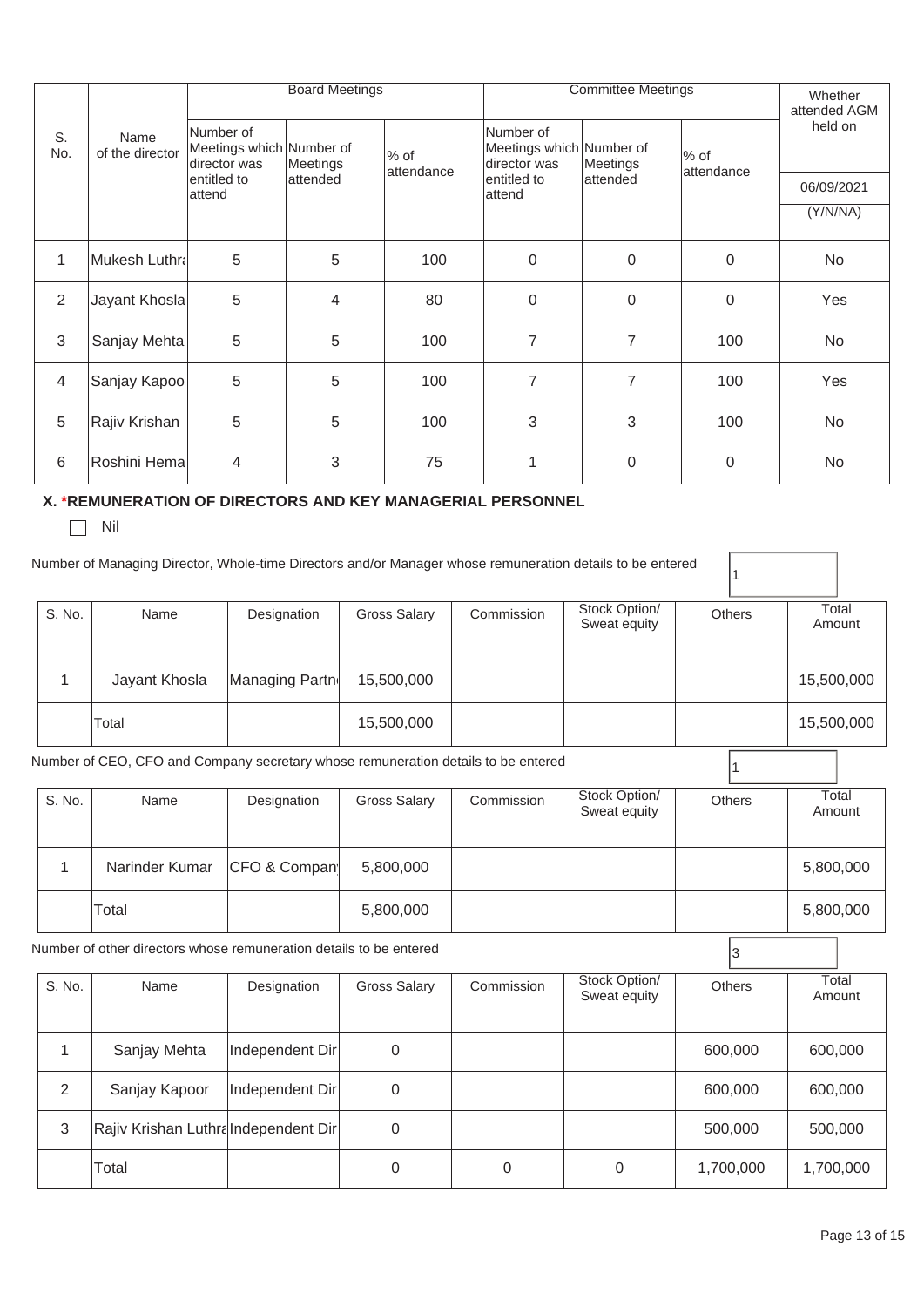#### **XI. MATTERS RELATED TO CERTIFICATION OF COMPLIANCES AND DISCLOSURES**

- \* A. Whether the company has made compliances and disclosures in respect of applicable  $\odot$  Yes  $\odot$  No<br>provisions of the Companies Act, 2013 during the year
	- B. If No, give reasons/observations

#### **XII. PENALTY AND PUNISHMENT - DETAILS THEREOF**

# (A) DETAILS OF PENALTIES / PUNISHMENT IMPOSED ON COMPANY/DIRECTORS /OFFICERS  $\boxtimes$  Nil

| Name of the<br>company/directors/<br>lofficers     | Name of the court/<br>concerned<br>Authority | Date of Order | Name of the Act and<br>section under which<br>penalised / punished | Details of penalty/<br>punishment | Details of appeal (if any)<br>including present status |  |  |  |
|----------------------------------------------------|----------------------------------------------|---------------|--------------------------------------------------------------------|-----------------------------------|--------------------------------------------------------|--|--|--|
|                                                    |                                              |               |                                                                    |                                   |                                                        |  |  |  |
|                                                    |                                              |               |                                                                    |                                   |                                                        |  |  |  |
|                                                    |                                              |               |                                                                    |                                   |                                                        |  |  |  |
| (B) DETAILS OF COMPOUNDING OF OFFENCES<br>Nil<br>M |                                              |               |                                                                    |                                   |                                                        |  |  |  |
|                                                    |                                              |               |                                                                    |                                   |                                                        |  |  |  |

| Name of the<br>company/ directors/ Authority<br>lofficers | Name of the court/<br>Iconcerned | Date of Order | Name of the Act and<br>section under which<br>loffence committed | Particulars of<br>loffence | Amount of compounding (in<br>Rupees) |
|-----------------------------------------------------------|----------------------------------|---------------|------------------------------------------------------------------|----------------------------|--------------------------------------|
|                                                           |                                  |               |                                                                  |                            |                                      |

**XIII. Whether complete list of shareholders, debenture holders has been enclosed as an attachment** 

 $\odot$  Yes  $\odot$  No

#### **XIV. COMPLIANCE OF SUB-SECTION (2) OF SECTION 92, IN CASE OF LISTED COMPANIES**

In case of a listed company or a company having paid up share capital of Ten Crore rupees or more or turnover of Fifty Crore rupees or more, details of company secretary in whole time practice certifying the annual return in Form MGT-8.

| Name                           | Devesh Kumar Vasisht          |
|--------------------------------|-------------------------------|
| Whether associate or fellow    | Associate <sup>O</sup> Fellow |
| Certificate of practice number | 13700                         |

#### **I/We certify that:**

(a) The return states the facts, as they stood on the date of the closure of the financial year aforesaid correctly and adequately. (b) Unless otherwise expressly stated to the contrary elsewhere in this Return, the Company has complied with all the provisions of the Act during the financial year.